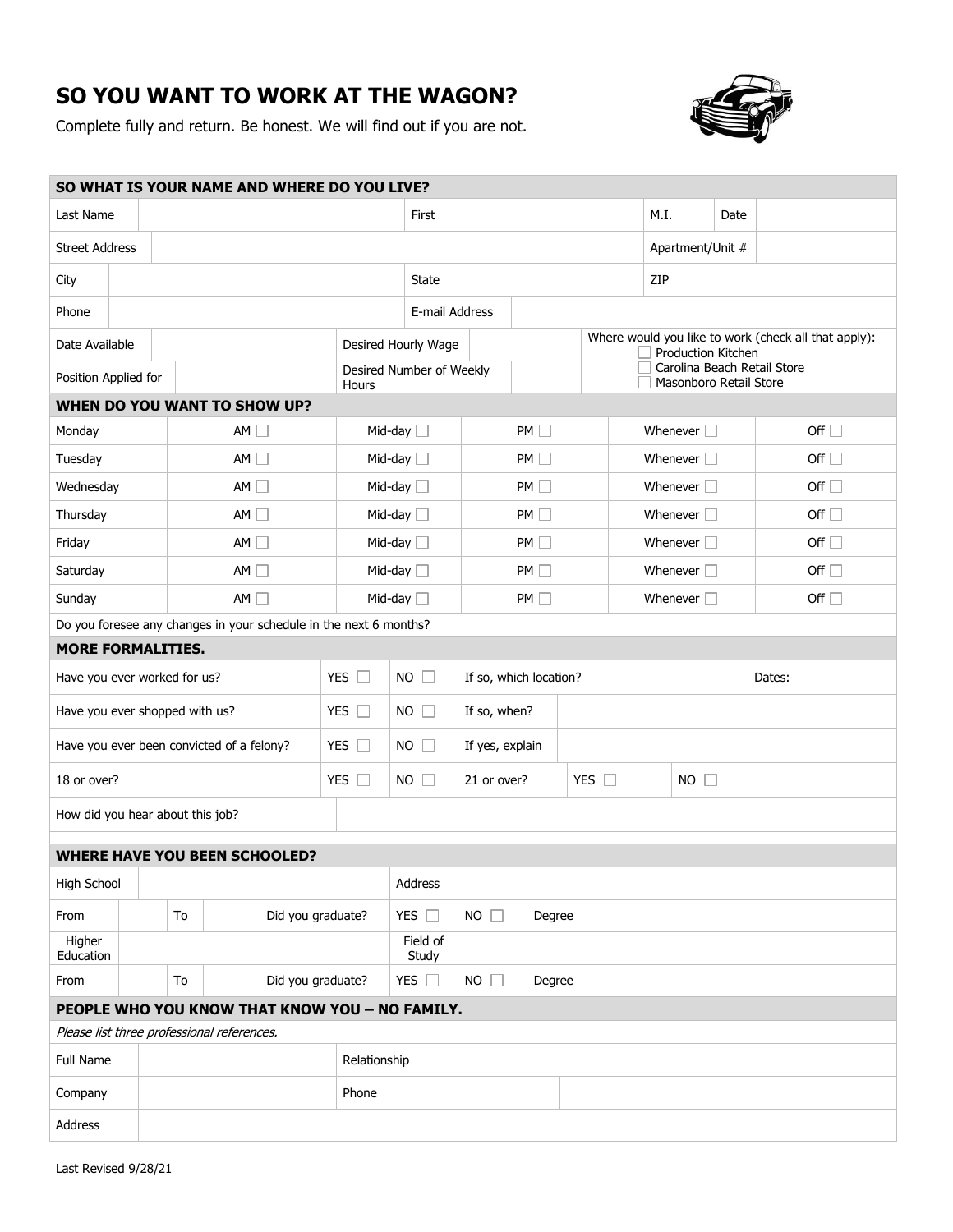| PEOPLE WHO YOU KNOW THAT KNOW YOU - CONT'D.                                                                     |              |  |  |  |  |  |  |  |
|-----------------------------------------------------------------------------------------------------------------|--------------|--|--|--|--|--|--|--|
| Full Name                                                                                                       | Relationship |  |  |  |  |  |  |  |
| Company                                                                                                         | Phone        |  |  |  |  |  |  |  |
| Address                                                                                                         |              |  |  |  |  |  |  |  |
| Full Name                                                                                                       | Relationship |  |  |  |  |  |  |  |
| Company                                                                                                         | Phone        |  |  |  |  |  |  |  |
| Address                                                                                                         |              |  |  |  |  |  |  |  |
| <b>NON PAID FEEL GOODS.</b>                                                                                     |              |  |  |  |  |  |  |  |
| Volunteer Work                                                                                                  |              |  |  |  |  |  |  |  |
| Awards                                                                                                          |              |  |  |  |  |  |  |  |
| Clubs or Associations                                                                                           |              |  |  |  |  |  |  |  |
| <b>International Travel</b>                                                                                     |              |  |  |  |  |  |  |  |
| LET'S TALK ABOUT YOU.                                                                                           |              |  |  |  |  |  |  |  |
| Tell us why you want to work here.                                                                              |              |  |  |  |  |  |  |  |
|                                                                                                                 |              |  |  |  |  |  |  |  |
|                                                                                                                 |              |  |  |  |  |  |  |  |
|                                                                                                                 |              |  |  |  |  |  |  |  |
| What does local mean to you?                                                                                    |              |  |  |  |  |  |  |  |
|                                                                                                                 |              |  |  |  |  |  |  |  |
|                                                                                                                 |              |  |  |  |  |  |  |  |
|                                                                                                                 |              |  |  |  |  |  |  |  |
| Name three chivalrous acts that you could do for a customer in the store.                                       |              |  |  |  |  |  |  |  |
|                                                                                                                 |              |  |  |  |  |  |  |  |
|                                                                                                                 |              |  |  |  |  |  |  |  |
|                                                                                                                 |              |  |  |  |  |  |  |  |
| If you did not have to worry about money or anything else for a week, what would you do and what would you buy? |              |  |  |  |  |  |  |  |
|                                                                                                                 |              |  |  |  |  |  |  |  |
|                                                                                                                 |              |  |  |  |  |  |  |  |
|                                                                                                                 |              |  |  |  |  |  |  |  |
| How much do you know about beer and wine?                                                                       |              |  |  |  |  |  |  |  |
|                                                                                                                 |              |  |  |  |  |  |  |  |
|                                                                                                                 |              |  |  |  |  |  |  |  |
|                                                                                                                 |              |  |  |  |  |  |  |  |
|                                                                                                                 |              |  |  |  |  |  |  |  |